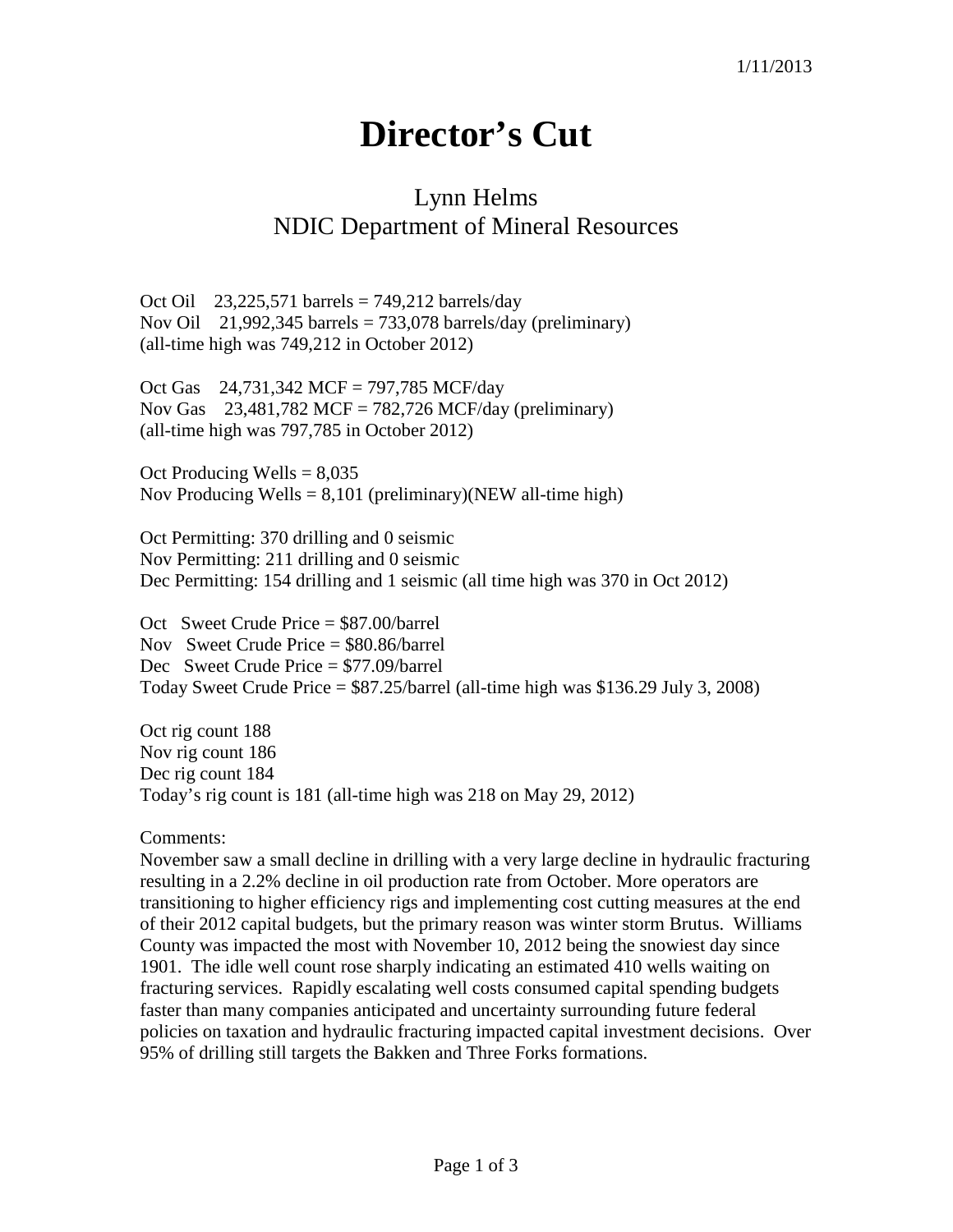Crude oil take away capacity remains adequate to keep up with projected production with a majority of oil now shipped by rail to east coast, gulf coast, and west coast destinations.

Rig count in the Williston basin is stable. Utilization rate for rigs capable of  $+20,000$  feet is down to about 80% and for shallow well rigs (drill to 7,000 feet or less) utilization remains about 60%.

Drilling permit activity was lower in December due to the number of holidays. We continue to have a sufficient permit inventory to accommodate more multi-well pads, the desire to not build locations during winter, and the time required to publish hydraulic fracturing rules if required.

The number of rigs actively drilling on federal surface in the Dakota Prairie Grasslands is down to 0.

The number of rigs drilling on the Fort Berthold Reservation has increased to 28 with 4 on fee lands and 24 on trust lands.

There are now 793 active wells (96 on trust lands  $& 697$  on fee lands)

Producing 135,380 barrels of oil per day (6,730 from trust lands & 128,650 from fee lands)

113 wells are waiting on completion

291 approved drilling permits (266 on trust lands  $& 25$  on fee lands)

1,479 additional potential future wells (1,426 on trust lands & 53 on fee lands)

Seismic activity is steady with 4 surveys active/recording, 1 remediating, 0 suspended, and 6 permitted.

North Dakota leasing activity is very slow, mostly renewals and top leases in the Bakken - Three Forks area.

Construction of processing plants and gathering systems was also severely affected by weather. US natural gas storage is up to 11% above the five-year average. This indicates continuing low prices for the foreseeable future. North Dakota shallow gas exploration is not economic at near term gas prices.

Natural gas delivered to Northern Border at Watford City is down to \$2.85/MCF. This results in a current oil to gas price ratio of 31 to 1, but the high liquids content makes gathering and processing of Bakken gas economic. Additions to gathering and processing capacity are helping with the percentage of gas flared dropping to 29%. The historical high was 36% in September 2011.

Draft BLM regulations for hydraulic fracturing on federal lands were published in the Federal Register. The comment period closed at 5pm EDT on September 10, 2012. BLM received over 170,000 comments and has indicated a final rule will be published mid-2013.